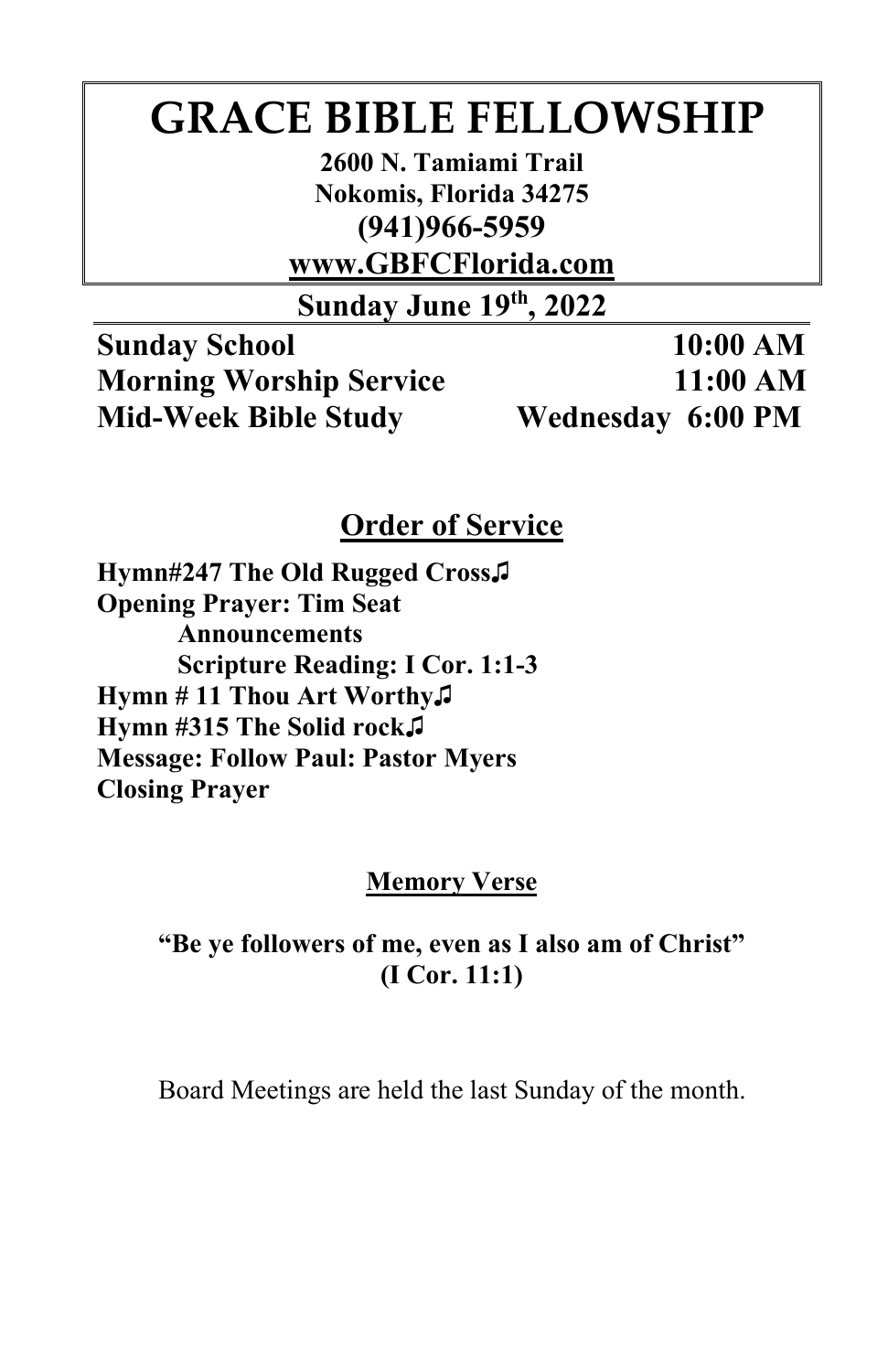**Welcome to Grace Bible Fellowship this morning.** We are so glad that you have chosen to worship with us today. If you are a first-time visitor, please sign our guest book in the entryway and take a gift bag home with you.

**Pastor Hosfeld will be out of town** for the next 2 Sundays Please pray for the **Berean Bible Fellowship Conference** being held in Tipp City, Ohio from Sunday June 19-to Thursday June 23 that he will be speaking at. Pastor will post a link on our Facebook page for those who would like to listen live. You can also e-mail him for the link.

**Women's Online Bible Study** will resume meetings in July. See Valerie Hosfeld for information.

**Ladies Online Prayer Meeting** Tuesday at 7:00 p.m. Again, see Val for details.

- **Wednesday, 6:00 p.m.** Bible study here at the church with Pastor Hosfeld. There will not be any Wednesday studies for the next 3 weeks. They will resume on July  $6<sup>th</sup>$ .
- **Continue to pray for those on our prayer list;** Pastor and Mrs. Bedore, Pastor Hosfeld and Valerie, Judy Piper, Howard and Virginia Tiffany. .Pray for Pastor as he travels the next two weeks and for Valerie as she ministers to their daughter as she waits for the birth of her second child.

## **Scripture Reading**

**"Paul, called to be an apostle of Jesus Christ through the will of God, and Sosthenes our brother, Unto the church of God which is at Corinth, to them that are sanctified in Christ Jesus, called to be saints, with all that in every place call upon the name of Jesus Christ our Lord, both theirs an ours: Grace be unto you, and peace, from God our Father, and from the Lord Jesus Christ" (I Cor. 1:1-3).**